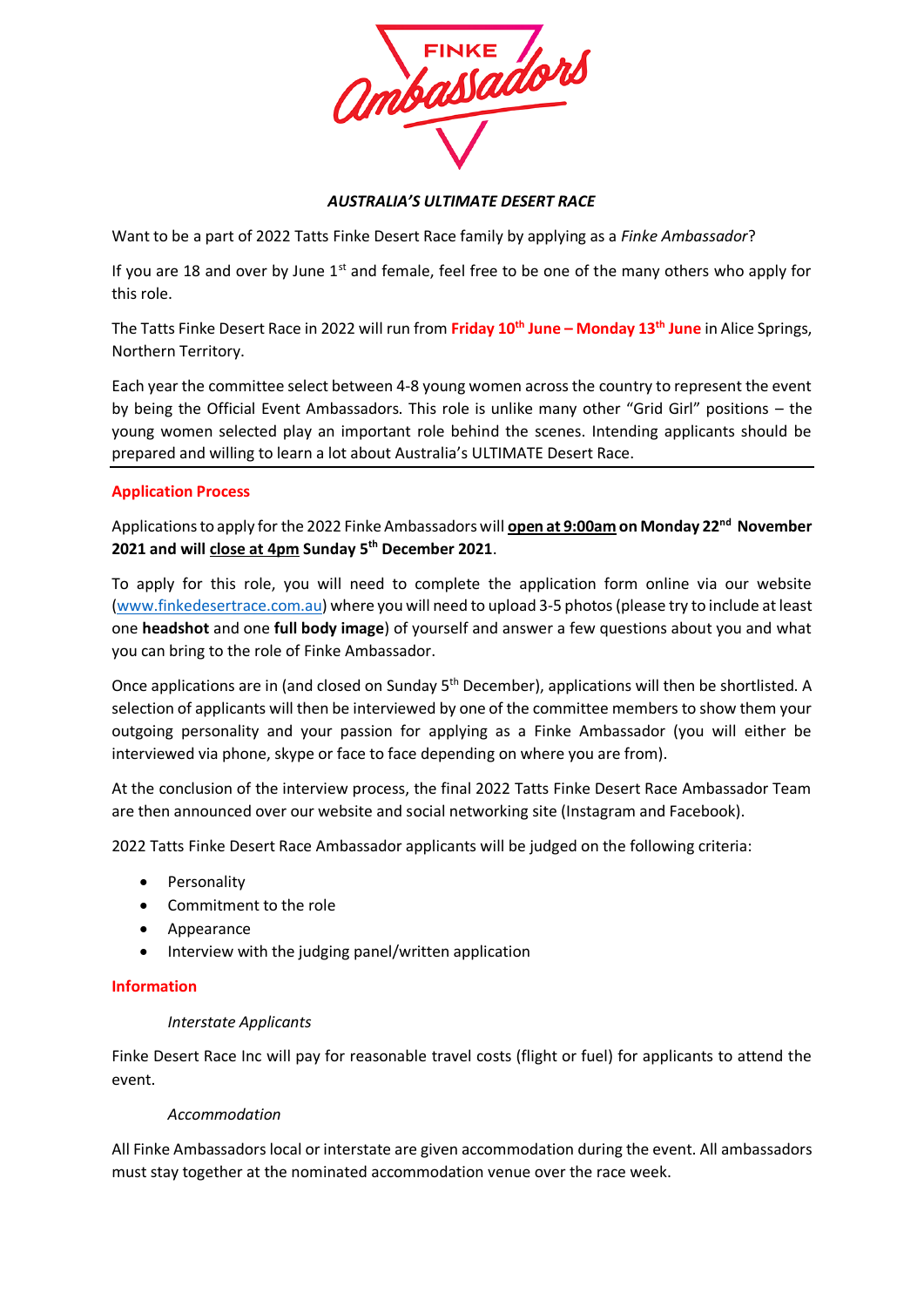

*Dates*

As Finke Ambassadors you are asked to participate in different roles leading up to the long weekend event (NT Queen's Birthday long weekend). The committee ask for you to be available from Monday  $6<sup>th</sup>$  June 2022 – Monday 13<sup>th</sup> June 2022 to dedicate your time into the event.

## **More Information or Questions**

If you have any questions, please feel free to contact the Finke Ambassador Team Leader on **0417 801 352** or by emailing **[volunteer@finkedesertrace.com.au](mailto:volunteer@finkedesertrace.com.au)**

You can also stay updated with all things Finke by following our dedicated sites below:

- Website: [www.finkedesertrace.com.au](http://www.finkedesertrace.com.au/)
- Facebook: [www.facebook.com.au/finkedesertrace](http://www.facebook.com.au/finkedesertrace)
- Instagram: @tattsfinkedesertrace

#### **Finke Ambassador Responsibilities**

If you are chosen to be the 2022 Finke Ambassador, you are required to attend and participate in all compulsory events.

The following is a guide of what to expect in this role of the week leading up to and over the Finke weekend:

## **Race Week (Monday 6th June – Friday 10th June)**

Race week in Alice Springs truly brings Central Australia to life! The energy and hype of the event spreads throughout the entire community and is really one of the best times of year to visit Alice Springs. Competitor sign on commences from Tuesday  $7<sup>th</sup>$  June – Thursday  $9<sup>th</sup>$  June and is a must for all competitors to sign on. Majority of competitors arrive from the Wednesday of Race Week onwards. Some come to soak in the atmosphere, whilst others come to prepare and practice before the weekend.

### *Duties of Ambassadors*

- Helping at the start/finish line with competitor sign on
	- Assist volunteers to 'sign on' competitors
	- Meet and greet the competitors as they come out to the start/finish line in preparation for the weekend
- Ambassadors will be required to appear at various events and functions throughout Race Week and may include:
	- Filming advert for the 'Big Screen' over race weekend
	- Photoshoot
	- Community Appearances
	- Official Event Media Launch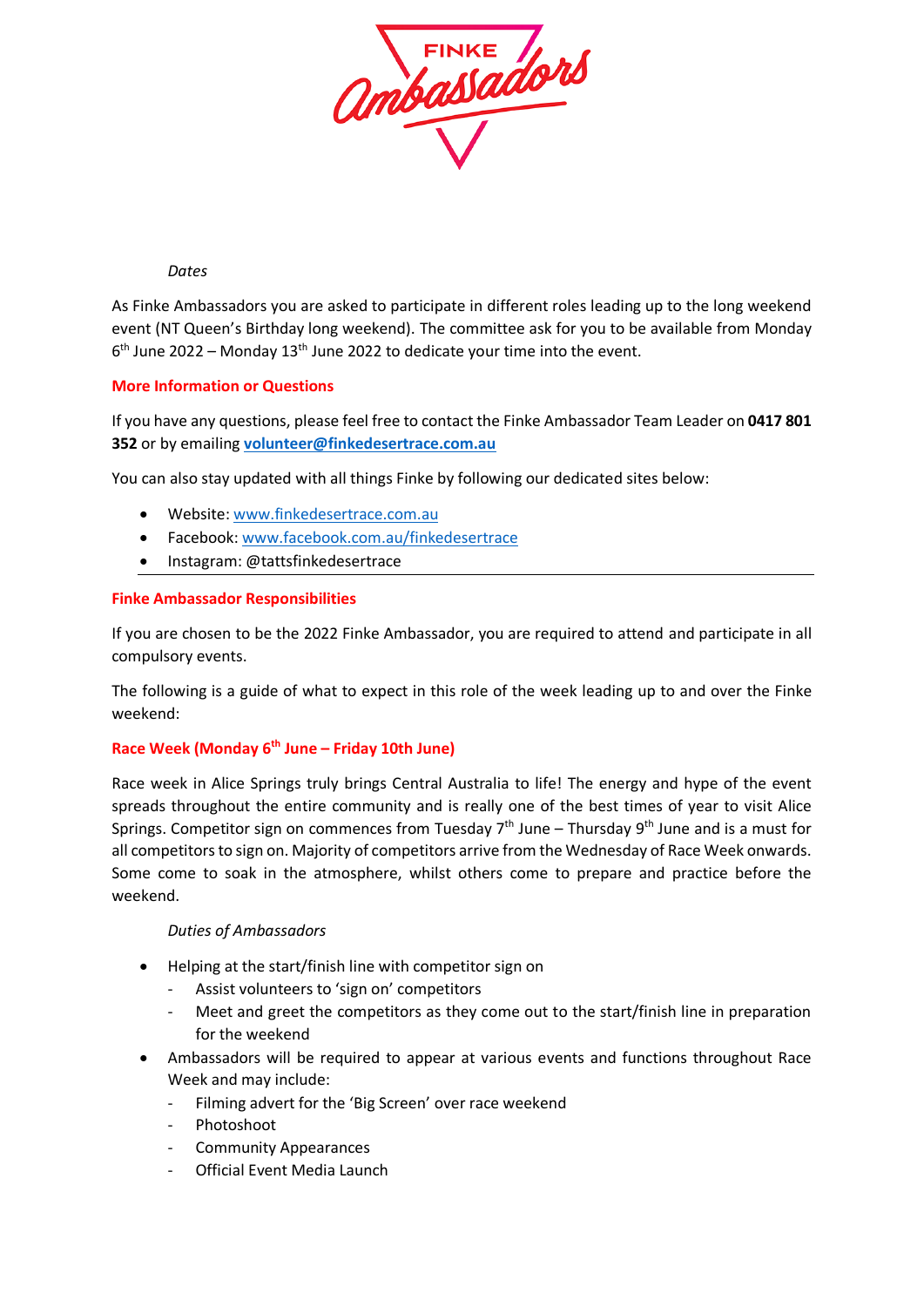

- Radio/TV Appearances
- Meet and Greets
- Other promotional functions and appearances as required

# **Scrutineering Night (Friday 10th June)**

Scrutineering is the first official day of the event and run at the start/finish line. On Friday evening all competitors have their competition cars or bikes and gear checked over and inspected ready to race.

## *Duties of Ambassadors*

- Help with bike scrutineering
- Help with car scrutineering
- Mingling in with the crowd
	- getting photos/giving out posters
	- assisting with competitors, their pit crew and spectators

## **Prologue Day (Saturday 11th June)**

Prologue Day is where competitors are timed to determine their order on the start line on RD1; the fastest competitors in prologue will start first and so on.

### *Duties of Ambassadors*

- Mingling with crowd
	- Photos/giving out posters
	- Assisting with queries from the general public
- Providing assistance to the 'Competitor Relations Office'
- Assisting with Manual Scoring and other event related jobs
- Holding the minute board up for competitors to start

## **Race Day 1 (Sunday 12th June)**

Day 1 of racing – Competitor's race from Alice Springs to Finke; cars leaving at around 7:30am, bikes leaving around 11:00am. Competitor's camp overnight at Finke and wait to race back to Alice Springs the next day.

### *Duties of Ambassadors*

- Assist with to official proceedings
	- Present on starting grid for the National Anthem
- Bike sign on
- Assist with the starting procedures for both vehicles and bikes
	- Holding minute board on grid
	- Waving flag
	- Manual scoring